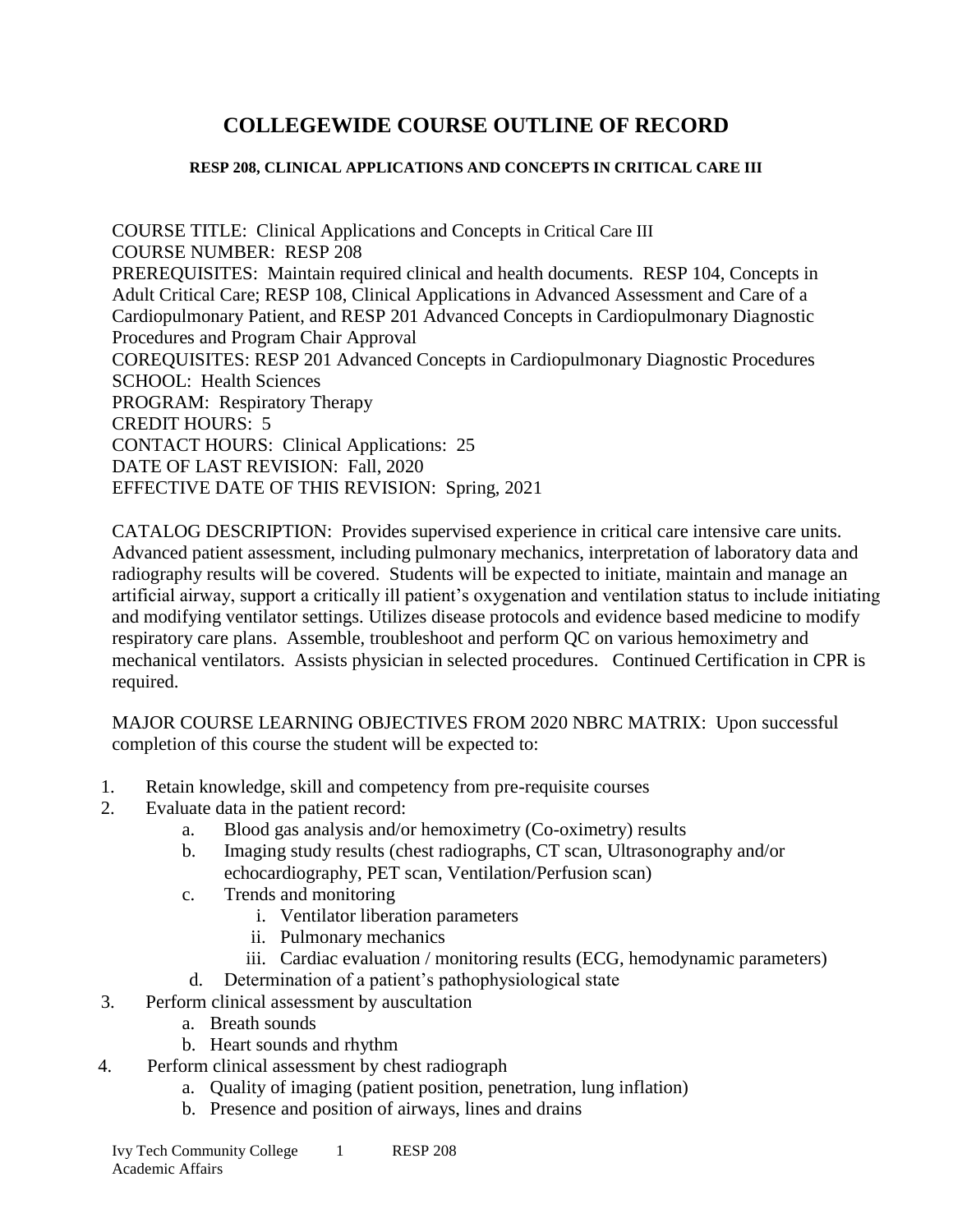- c. Presence of foreign bodies
- d. Heart size and position
- e. Presence or change in cardiopulmonary abnormalities (pneumothorax, pleural effusion, consolidation, pulmonary edema, pulmonary artery size)
- f. Presence or change in diaphragm, mediastinum or trachea
- 5. Perform procedures to gather
	- a. Mechanics of spontaneous ventilation (tidal volume, minute volume, MIP, MEP, vital capacity)
	- b. Blood gas sample collection
	- c. Blood gas analysis and/or hemoximetry (co-oximetry)
	- d. Cardiopulmonary calculations (PA-aO2, VD/VT, P/F, OI)
	- e. Pulmonary compliance and airway resistance
	- f. Plateau pressure
	- g. Auto-PEEP determination
	- h. Spontaneous breathing trial (SBT)
	- i. Apnea test (brain death determination)
	- j. Cuff management tracheal and laryngeal
- 6. Evaluate procedure results:
	- a. Evaluate 12 lead ECG
	- b. Mechanics of spontaneous ventilation (tidal volume, minute volume, MIP, MEP, vital capacity)
	- c. Blood gas analysis / hemoximetry (co-oximetry)
	- d. Cardiopulmonary calculations (PA-aO2, VD/VT, P/F, OI)
	- e. Hemodynamic monitoring
	- f. Pulmonary compliance and airways resistance
	- g. Plateau pressure
	- h. Auto-PEEP determination
	- i. Cuff management tracheal and laryngeal
	- j. Spirometry inside or outside a pulmonary function laboratory
	- k. Lung volumes in a pulmonary function laboratory
- 7. Recommend diagnostic procedures
	- a. Imaging studies
	- b. Blood gas and/or hemoximetry (co-oximetry)
	- c. ECG
- 8. Troubleshooting and assembling of equipment
	- a. CPAP/NPPV with patient interfaces
	- b. Mechanical ventilators
	- c. Intubation equipment
	- d. Artificial airways
	- e. Blood analyzers (hemoximetry (co-oximetry), blood gas, point of care)
	- f. Patient breathing circuits
- 9. Perform quality control procedures
	- a. Blood analyzers (hemoximetry (co-oximetry), blood gas, point of care)
	- b. Mechanical ventilators (Pretest, EST)
- 10. Maintain a patent airway and care for artificial airways
	- a. Proper patient positioning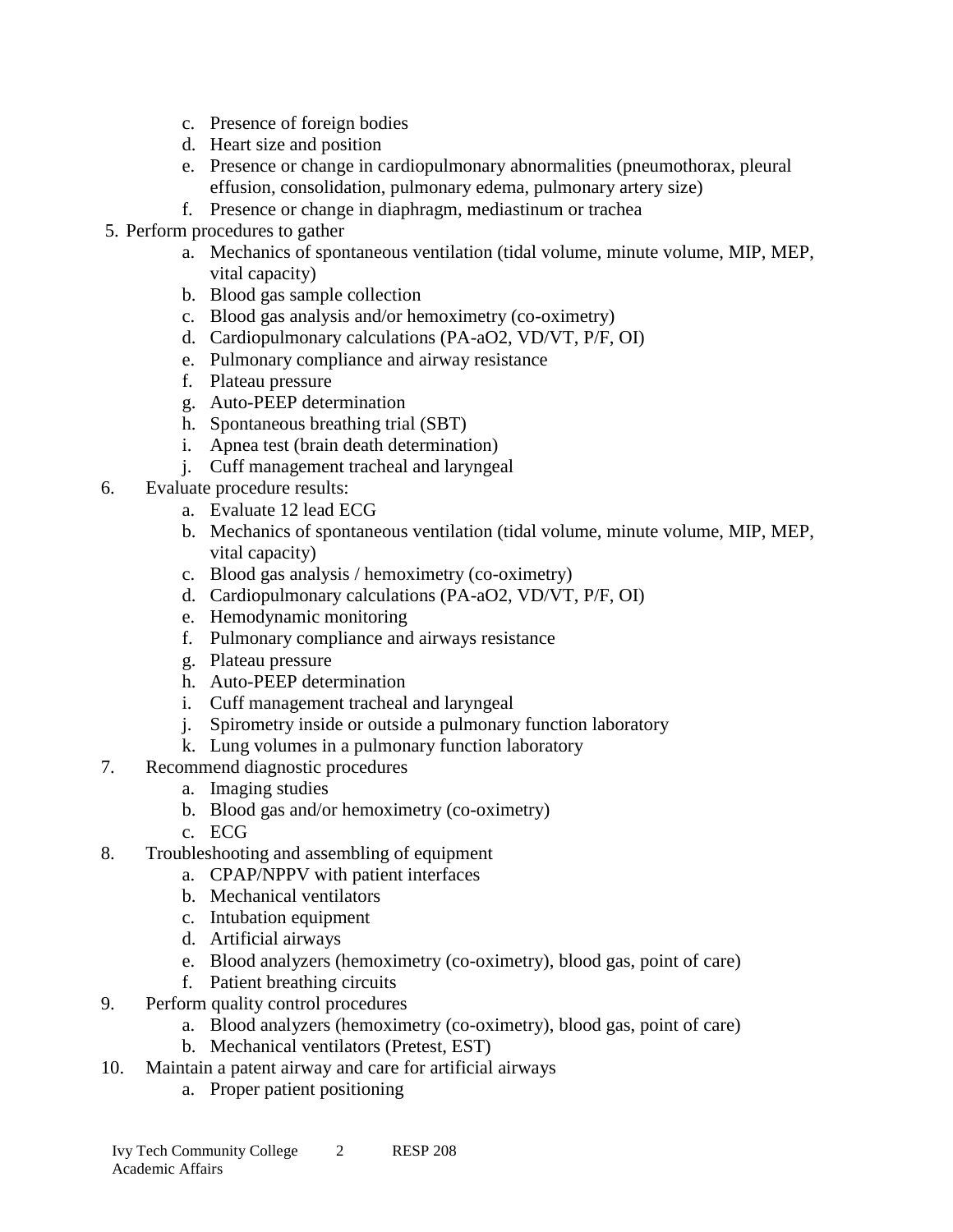- b. Recognition of a difficult airway
- c. Establish and manage a patient's airway
	- i. Nasopharyngeal
	- ii. Oropharyngeal,
	- iii. Esophagealtracheal tubes/supraglottic airways
	- iv. Endotracheal tubes
	- v. Tracheostomy tube
	- vi. Laryngectomy tube
	- vii. Devices to assist with intubation (endotracheal tube changer, video laryngoscopy)
- d. Exchanging artificial airway
- e. Maintaining protocols to prevent ventilator associated infections
- f. Performing extubation
- 11. Support oxygenation and ventilation
	- a. Minimizing hypoxemia via patient positioning and suctioning
	- b. Initiating and adjusting mask or nasal CPAP
	- c. Initiating and adjusting mechanical ventilation
		- i. Continuous mechanical
		- ii. Noninvasive ventilation
		- iii. Alarms
	- d. Recognizing and correcting patient ventilator dyssynchrony
	- e. Utilizes ventilator graphics (waveforms, scales)
	- f. Liberating patient from mechanical ventilation
- 12. Administers medications and specialty gases via endotracheal instillation
- 13. Ensures modifications are made to the respiratory care plan
	- a. Terminates treatment based for life threatening adverse event
		- b. Recommendation for changes
			- i. Starting treatment based on patient response
			- ii. Adjusting of electrolyte therapy
			- iii. Insertion or change of artificial airway
			- iv. Liberating from mechanical ventilation
			- v. Extubation
			- vi. Discontinuing treatment based on patient response
			- vii. Consultation for a physician specialist
			- viii. Changing patient position
				- ix. Changing mechanical ventilation parameters and settings
	- 14. Utilizes principles of evidence based medicine principles or clinical practice guidelines
		- a. Classification of disease severity
		- b. Recommendation for changes in a therapeutic plan when indicated
		- c. Application of guidelines (ARDSNet, NAEEP, GOLD)
	- 15. Assist a physician/provider in performing procedures
		- a. Intubation
		- b. Withdrawal of life support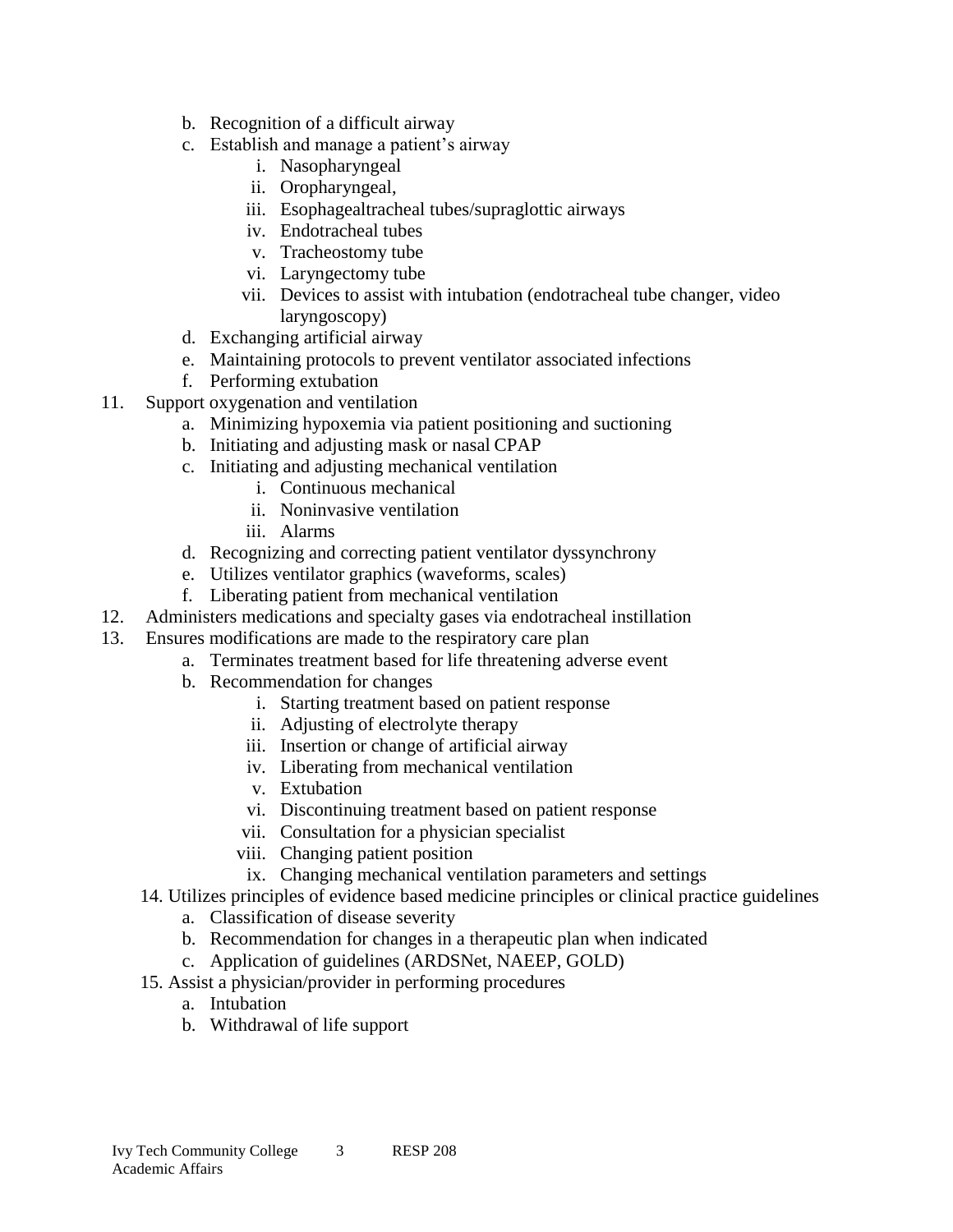COURSE CONTENT: Topical areas of study include –

Arterial blood gas sampling and analysis Noninvasive monitoring of the cardiopulmonary system (ECG) Managing patients in critical care Establishment, maintenance of artificial airways Applications and manipulations of invasive mechanical ventilation Therapeutic modalities in critical care settings Quality control procedures (ABG, POC, Mechanical Ventilators) Advanced patient assessment, including interpretation of laboratory and clinical data and recommendations of appropriate therapeutic interventions

## PROCEDURES:

- 1. Arterial Line ABGs
	- a. Suggested that students continue ABG stick competency per semester in critical care
- 2. Assisting with Intubation
- 3. Mechanical Ventilation Initiation
- 4. Mechanical Ventilation Rounds
- 5. Mechanical Ventilation Circuit change
- 6. Non-Invasive Positive Pressure Ventilation (NPPV)
- 7. Ventilation Liberation Parameters
- 8. Adult Inline Suctioning
- 9. Adult Endotracheal Tube Care (Securing airway, Cuff management)
- 10. Adult Extubation
- 11. CXR for Tubes and Lines
- 12. Basic Interpretation of Waveform Graphics Total procedures: 12

# HOW TO ACCESS THE IVY TECH COMMUNITY COLLEGE LIBRARY:

The Ivy Tech Library is available to students' on- and off-campus, offering full text journals and books and other resources essential for course assignments. Go to<http://www.ivytech.edu/library/> and choose the link for your campus.

#### ACADEMIC HONESTY STATEMENT:

The College is committed to academic integrity in all its practices. The faculty value intellectual integrity and a high standard of academic conduct. Activities that violate academic integrity undermine the quality and diminish the value of educational achievement.

Cheating on papers, tests or other academic works is a violation of College rules. No student shall engage in behavior that, in the judgment of the instructor of the class, may be construed as cheating. This may include, but is not limited to, plagiarism or other forms of academic dishonesty such as the acquisition without permission of tests or other academic materials and/or distribution of these materials and other academic work. This includes students who aid and abet as well as those who attempt such behavior.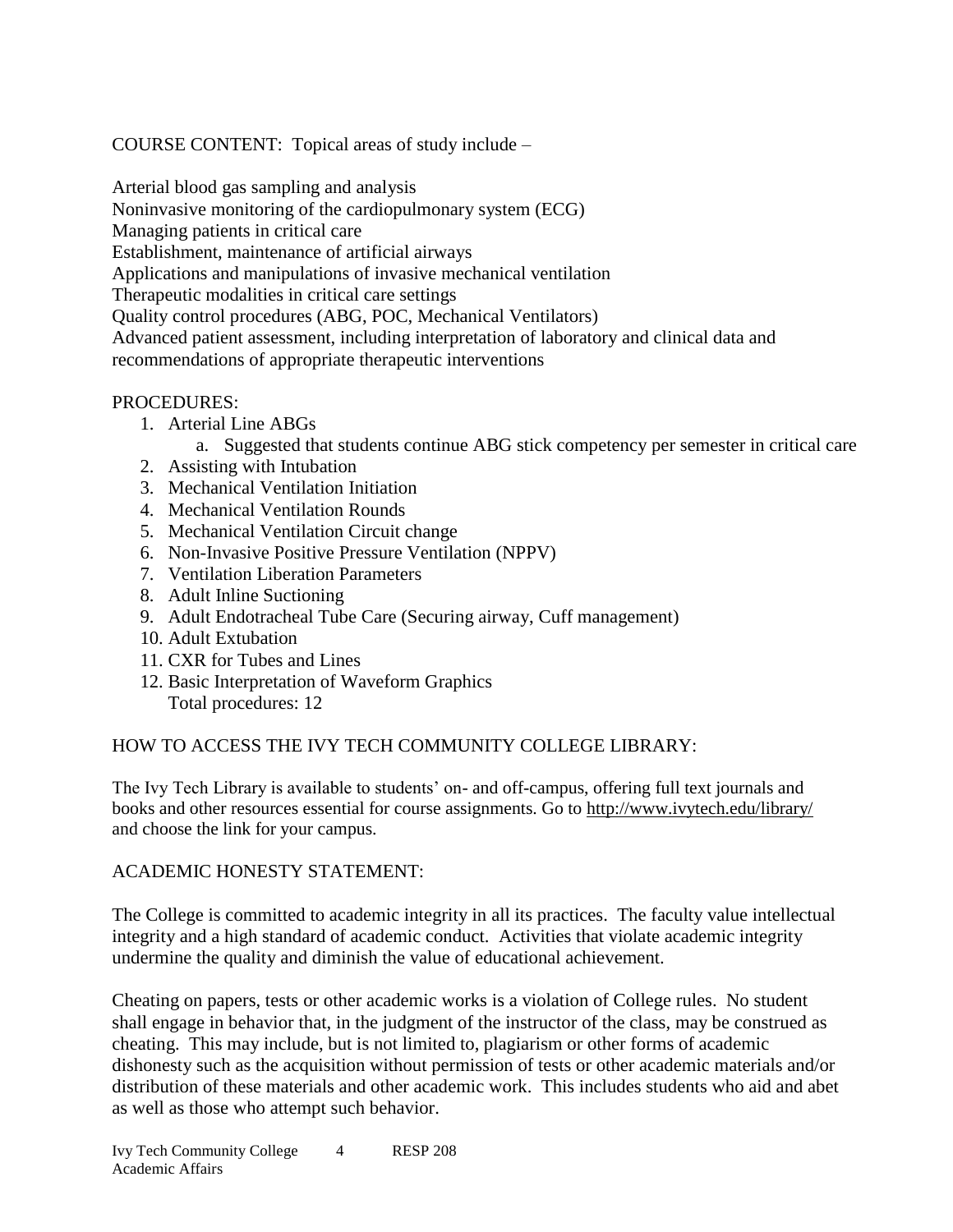# ATTENDANCE:

Students are expected to attend and participate regularly in class meetings, online learning activities and other activities assigned as a part of a course of instruction. Faculty are required to report student participation in compliance with institutional policies and federal financial aid guidelines. Faculty and staff shall be sensitive to students' religious beliefs and observances, including an expectation that instructors make reasonable arrangements when a student must miss an exam or other academic exercise due to their religious observance. When notified in advance, and when possible, faculty will make allowances for students to make up missed work.

## COPYRIGHT STATEMENT:

Students shall adhere to the laws governing the use of copyrighted materials. They must ensure that their activities comply with fair use and in no way infringe on the copyright or other proprietary rights of others and that the materials used and developed at Ivy Tech Community College contain nothing unlawful, unethical, or libelous and do not constitute any violation of any right of privacy.

## ADA STATEMENT:

Ivy Tech Community College seeks to provide reasonable accommodations for qualified individuals with documented disabilities. If you need an accommodation because of a documented disability, please contact the Office of Disability Support Services.

If you will require assistance during an emergency evacuation, notify your instructor immediately. Look for evacuation procedures posted in your classroom.

# TITLE IX STATEMENT:

Ivy Tech Community College is committed to providing all members of the College community with a learning and work environment free from sexual harassment and assault. Ivy Tech students have options for getting help if they have experienced sexual assault, relationship violence, sexual harassment or stalking. This information can be found at [https://www.ivytech.edu/prevent-sexual-violence/index.html.](https://www.ivytech.edu/prevent-sexual-violence/index.html)

If students write or speak about having survived sexual violence, including rape, sexual assault, dating violence, domestic violence, or stalking, federal law and Ivy Tech policies require that instructors share this information with the Campus Title IX Coordinator. The Campus Title IX Coordinator will contact students to let them know about accommodations and support services at the College and in the community as well as options for holding accountable the person who harmed them. When contacted, students are not required to speak with the Campus Title IX Coordinator.

If students do not want the Title IX Coordinator notified, instead of disclosing this information to their instructor, students can speak confidentially with certain individuals at the College or in the